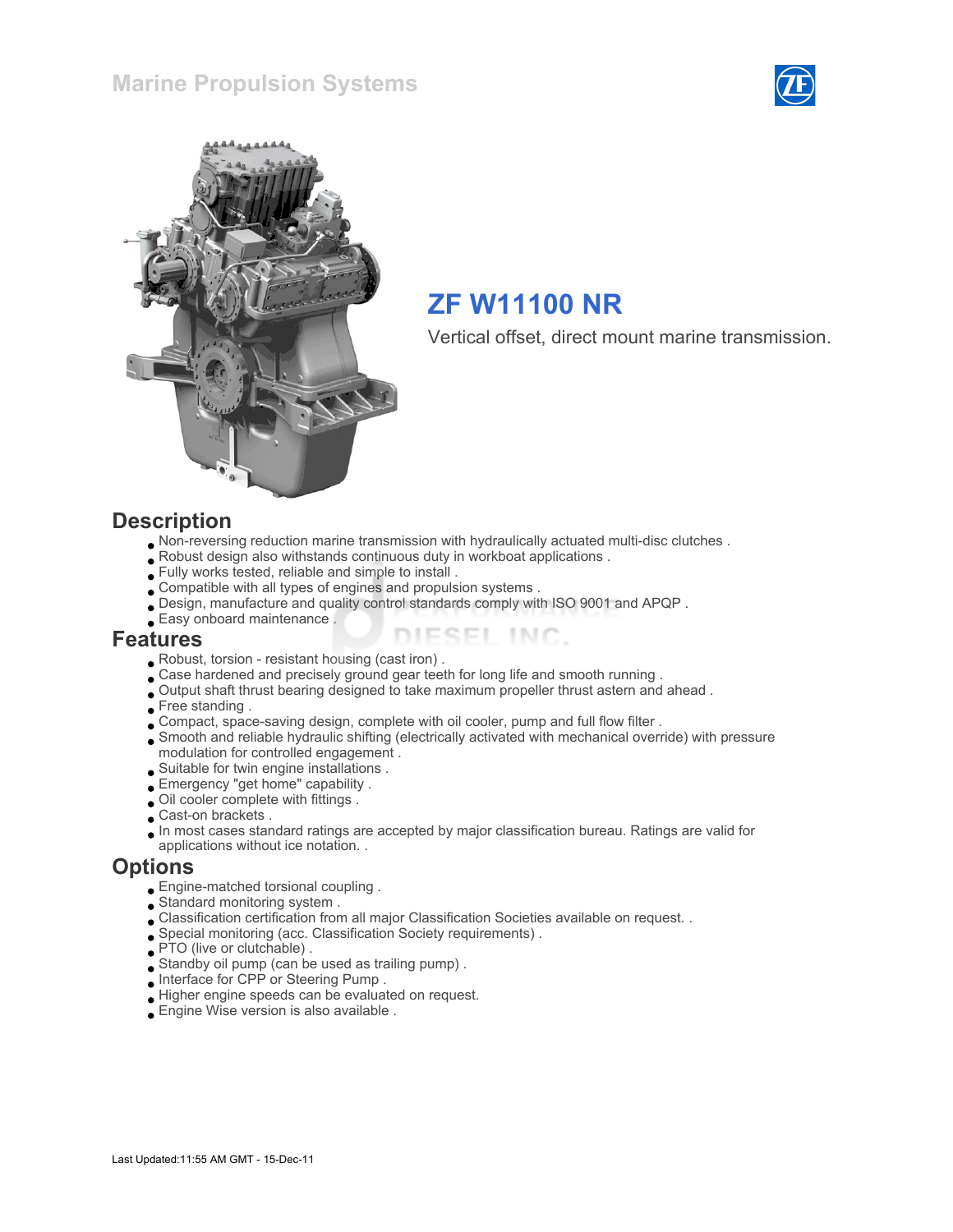## ZF W11100 NR Ratings

## Continuous Duty

| <b>RATIOS</b>                             | MAX.<br><b>TORQUE</b> |      | POWER/RPM                                  |                          | <b>INPUT POWER CAPACITY</b> |    |          |    |                        | <b>ALICE AT IT</b><br>MAX.<br><b>RPM</b> |      |
|-------------------------------------------|-----------------------|------|--------------------------------------------|--------------------------|-----------------------------|----|----------|----|------------------------|------------------------------------------|------|
|                                           | Nm                    | ftlb | kW                                         | hp                       | kW                          | hp | kW       | hp | <b>kW</b>              | hp                                       |      |
|                                           |                       |      |                                            |                          |                             |    | 1200 rpm |    | 1600 rpm               |                                          |      |
| $\boxed{ }$ 4.000*, 4.600*, 4.833*, 5.087 | 13370                 | 9861 |                                            | 1.4000 1.8774 1400  1877 |                             |    |          |    | 1680  2253  2240  3004 |                                          | 1600 |
| 15.667*<br>.                              | 13198                 | 9734 | 1.3820 1.8533 1382  1853  1658  2224  2211 |                          |                             |    |          |    |                        | 2965                                     | 1600 |

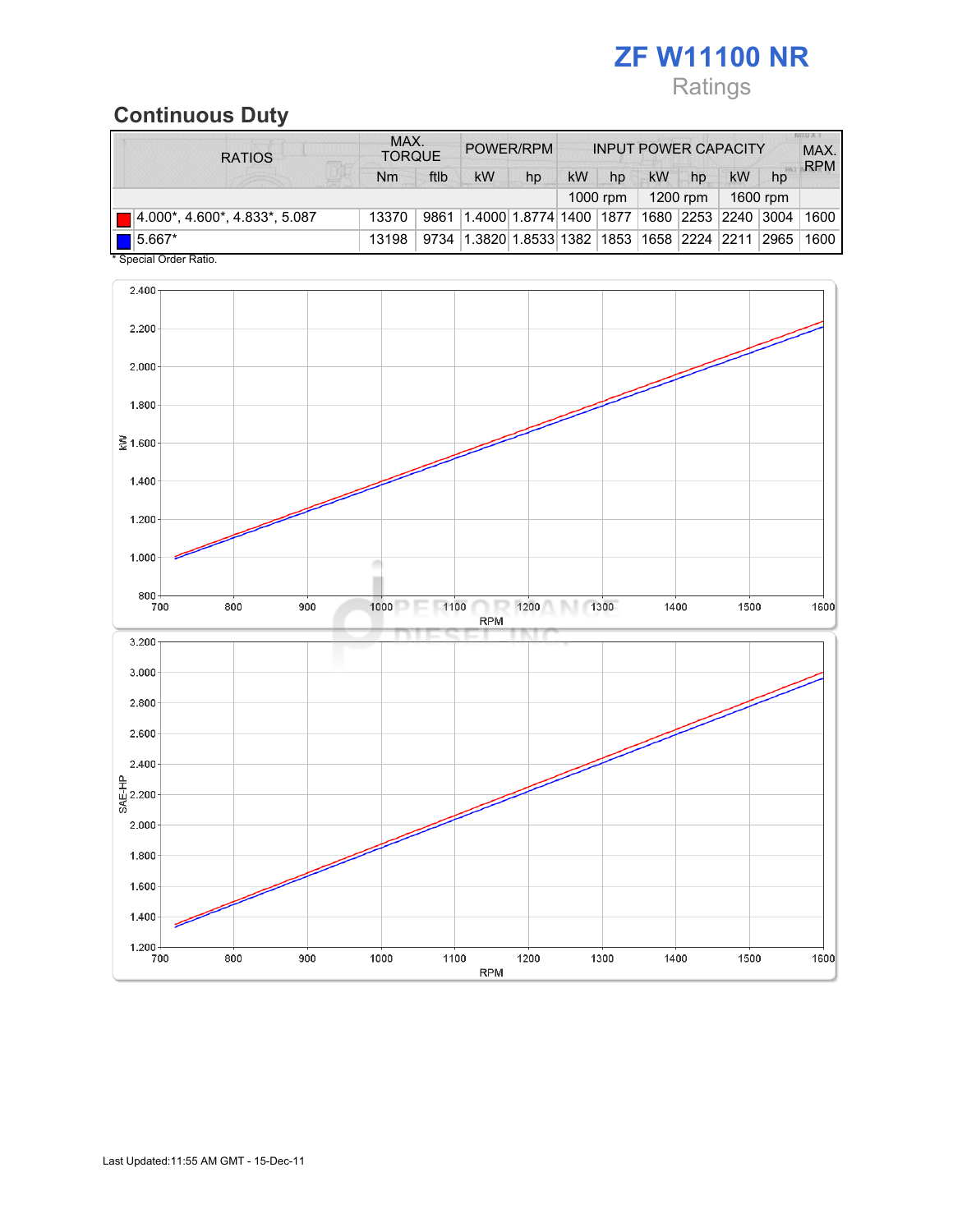

**Dimensions** 





| mm (inches)                |                       |                |                       |                            |  |                                                        |                |  |  |  |
|----------------------------|-----------------------|----------------|-----------------------|----------------------------|--|--------------------------------------------------------|----------------|--|--|--|
|                            | <b>B</b> <sub>1</sub> | B2             | H <sub>1</sub>        | H <sub>2</sub>             |  |                                                        | L <sub>2</sub> |  |  |  |
| 530 (20.9)                 | 700 (27.6)            |                | 700 (27.6) 570 (22.4) | 915 (36.0)                 |  | $1,562(61.5)$   1,246 (49.1)   379 (14.9)   714 (28.1) |                |  |  |  |
|                            |                       | Weight kg (lb) |                       | Oil Capacity Litre (US qt) |  |                                                        |                |  |  |  |
| 2,700(5,950)<br>0.00(0.00) |                       |                |                       |                            |  |                                                        |                |  |  |  |

DIESEL INC.

|    |                          |  |  |             | <b>Bolt Holes</b>                       |              |      |      |
|----|--------------------------|--|--|-------------|-----------------------------------------|--------------|------|------|
|    |                          |  |  |             | No.                                     | Diameter (E) |      |      |
| mm | $\overline{\mathsf{in}}$ |  |  | mm in mm in | mm                                      |              | mm   |      |
|    |                          |  |  |             | 450 17.7 380 15.0 310 12.2 50.0 1.97 16 |              | 32.0 | 1.26 |